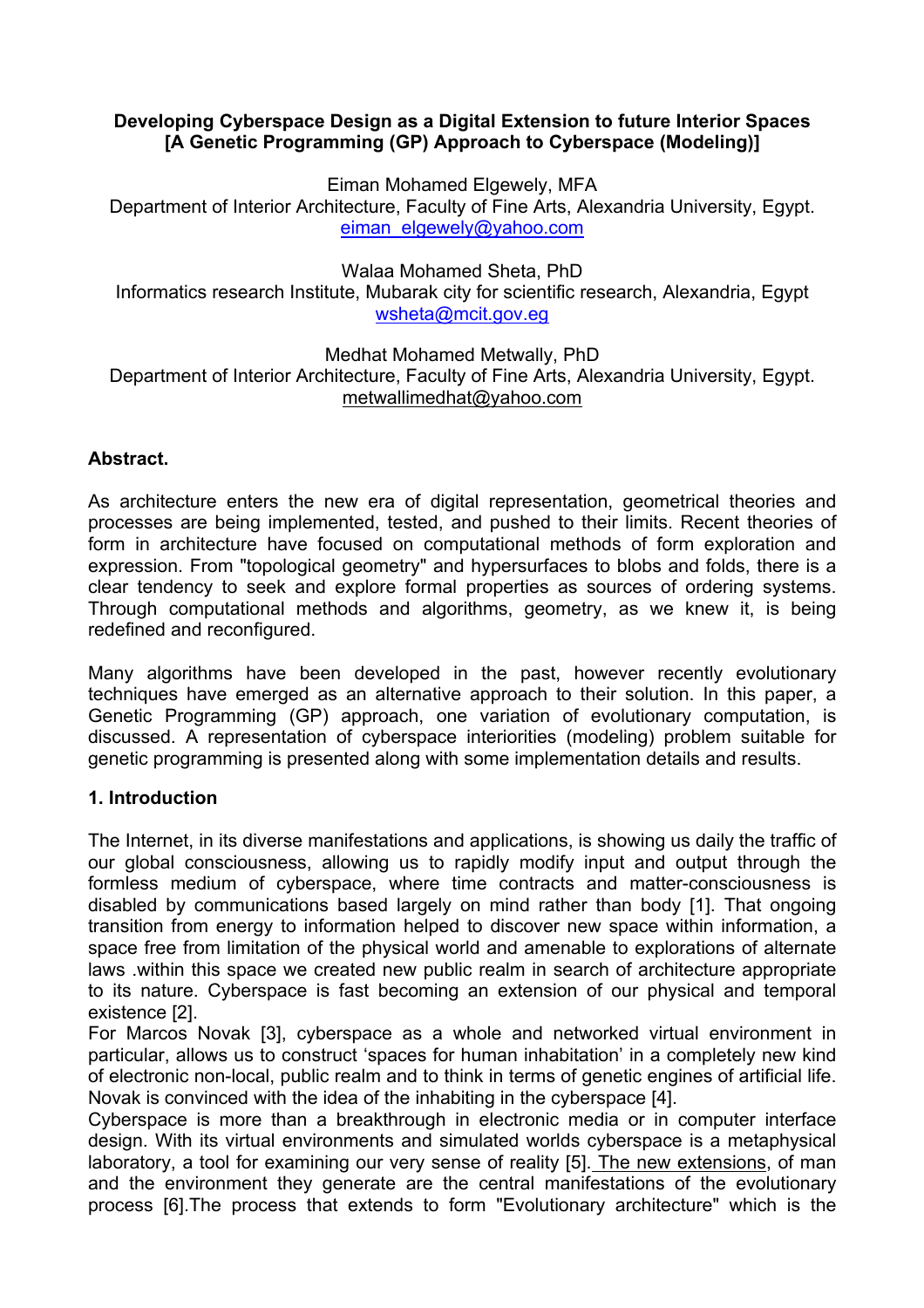digital embodiment of the dream of an unfettered, creative process. Just as architecture defines people's environments, so too do people define architecture's. There seems no more logical way to achieve harmony than to set the two evolving together [7].

As Karl Chu [8] points out the infinite value of cyberspace in comparison with physical world, he suggests that the actual limits of cyberspace are the limit of computer. By mentioning the infinity of cyberspace, he presents the logical inevitability to use digital based world as a territory for architecture and the computational capability to generate an artificial living form with the ultimate complexity [9]. Genetic algorithms, by specifically addressing the temporal and evolutionary aspects of cyberspace, provide us with the access to new environments and the ability to design complex and meaningful spaces within them [7]. The use of Genetic algorithm model is the evolution of virtual spaces actively engages this abstract notion of accessibility. The algorithm presented here and its use in evolving virtual spaces has tested the feasibility of a paradigm for design with new implications for the theory and practice of architecture [7].

### **2. Research Problem**

One of the central challenges of computer science is to get a computer to do what needs to be done, without telling it how to do it. Genetic programming addresses this challenge by providing a method for automatically creating a working computer program from a highlevel problem statement of the problem. Genetic programming achieves this goal of *automatic programming* (also sometimes called *program synthesis* or *program induction*) by genetically breeding a population of computer programs using the principles of Darwinian natural selection and biologically inspired operations. The operations include reproduction, crossover (sexual recombination), mutation, and architecture-altering operations patterned after gene duplication and gene deletion in nature. The genetic programming paradigm represents a leap forward in the ability to optimize computer programs in a wide array of fields. It is a unique departure from the standard genetic algorithm model. In that it circumvents the need for a phenotype which is usually responsible for providing the context for fitness evaluation.

Inside Cyberspace man experiences a new feeling of freedom some thing which looks like a dream in it's purity and transparency, but the true challenge which may face the cyberspace designer, is that he was used to face certain obstacles and barriers in space of reality, which may oblige him to follow some rules concerning Architectural Data, Ergonomics, and many other natural given facts like weather, wind directions, sun rays, law of gravity etc. But now inside such free world known as cyberspace all obstacles and rational facts have been removed to open the horizons of the designer's pure imagination the thing which stimulates debate & questions concerning the relation between inner and outer space, solid & void and the truth about the virtual enclosure of net- architecture. All that may lead the designer to search for some alternative rules & boundaries or let's say some new design strategies & concepts, inspired from his own visualization, memories, culture & background but at the same time must achieve interactivity with the space visitors(participants) whom may accept it not to be reasonable but will never forgive being not comfortable. Moreover producing representations of morphological changes in form and space requires different level of skill than the more basic task of generating so called "flythrough'. So the question is; should cyberspace designers produce their own algorithmic self-learning tools, such as the work of john Frazer and team (evolutionary architecture), or is it a perfectly reasonable position for the designer to rely on the algorithms that come with the various software packages? [10].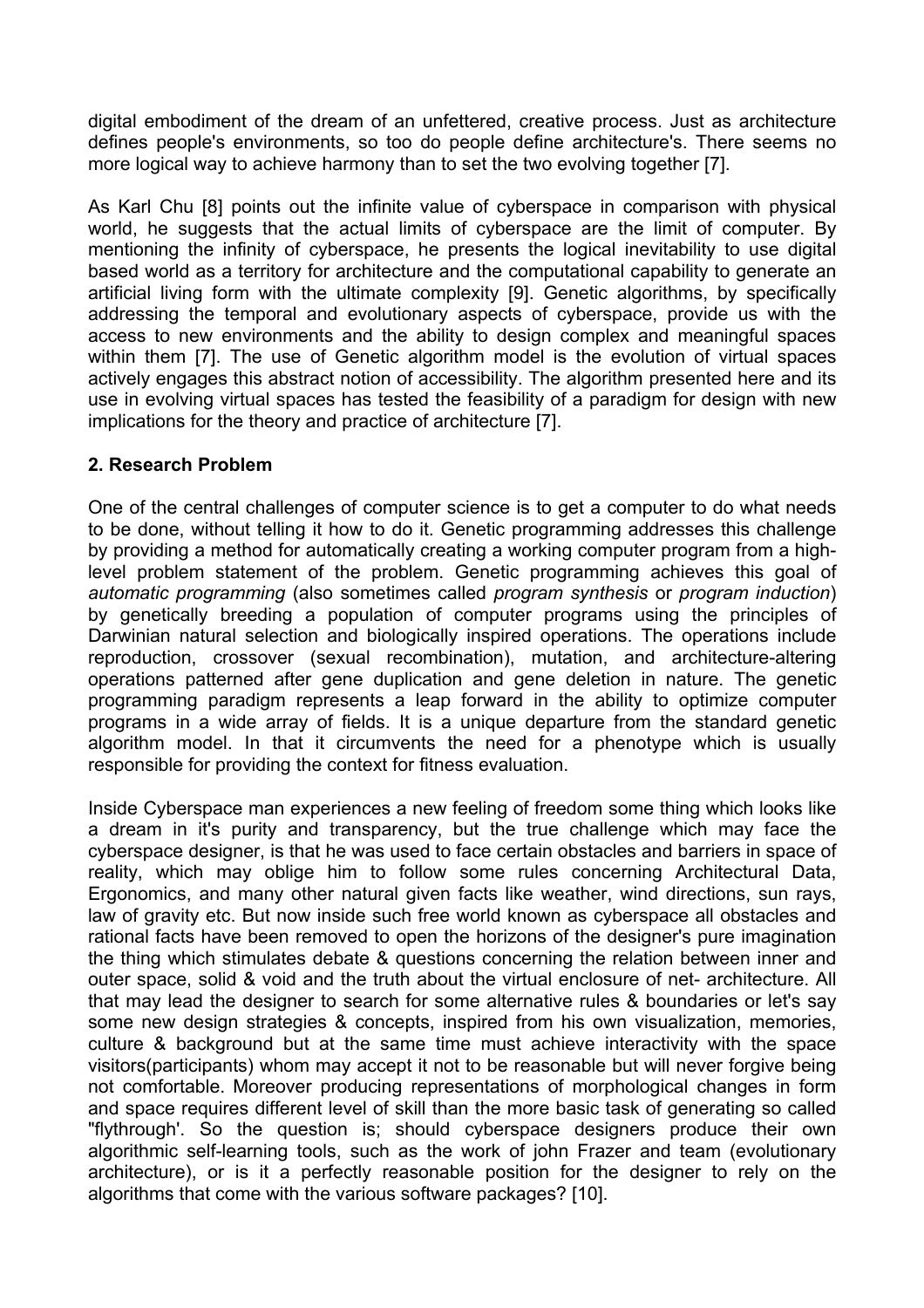This paper tries to develop algorithms and computational methods that would encapsulate the processes that lead to the generation of alternatives of cyberspace interiorities and that is by the use of Evolutionary design concepts to create design alternatives in a spontaneous way by using GP and this will be applied on a cyberspace project called Peace Shelter [navigable space] (fig 1).The project aims at investing and exploring the structures and processes, of algorithmic design to develop a topological body that inhabits cyberspace and is characterized by its complicated geometrical and mathematical non-Euclidean model using a couple of different softwares. The project "Peace Shelter" is based on the idea of spreading peace among children and teenagers allover the world and achieving interactivity and communication between the children who belong to different cultures and back grounds which may increase awareness of such children and give them strong assets and resistance to face war lies and hatred and let them grow in a better atmosphere and be able to deal with problems, such project will also help to raise a new generation of young people who have better knowledge and able to deal with others and accept different thoughts and points of view.

This project can act like a "Virtual Peace Shelter" which envelop the children and let them navigate through it and be opened to a huge amount of information transmissions and offer them new experiences to enjoy different activities. The project therefore is based on the concept of a (communication chain) working out a global communication concept using each element of the chain as a dynamic vector of diffusion and access to information.

Genetic programming will be used for applications in the field of spatial Composition which could be used to generate spatial forms inside the cyberspace from a set of geometrical structures, deformations and other given cases therefore the process will pass by two main phases:

 -learning by case -predicting new cases

And that takes place by choosing number of cases and features which will be transformed into a mathematical formula (in puts) to facilitate dealing with GP and let it generate new cases (out puts) to facilitate the design process in the future.



fig(1) Peace Shelter, Interior view of the play area.

#### **3. Significance & Future work**

The future work involves the identification of a larger number of cases and transforming it into a mathematical formula so it can be manipulated by the GP to help generating new Design alternatives of spatial forms inside cyberspace which represent different generations which will facilitate the design process and help the designer to focus on